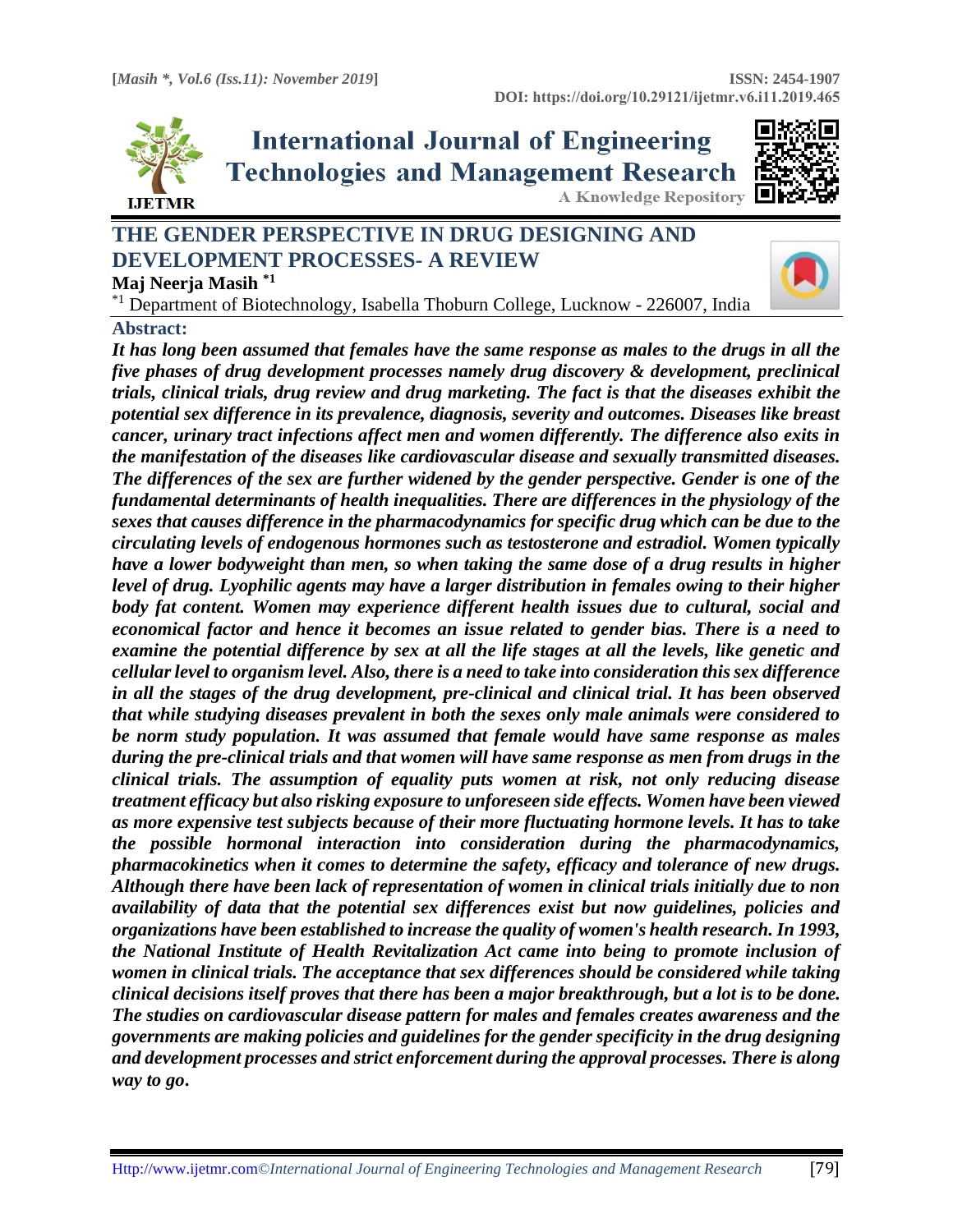**Keywords:** Drug Development Processes; Sex and Gender Perspective; Challenges*.* 

**Cite This Article:** Maj Neerja Masih. (2019). "THE GENDER PERSPECTIVE IN DRUG DESIGNING AND DEVELOPMENT PROCESSES- A REVIEW." *International Journal of Engineering Technologies and Management Research,* 6(11), 79-88. DOI: https://doi.org/10.29121/ijetmr.v6.i11.2019.465.

### **1. Introduction**

Its only in the past decade that all medical research has been carried out on men based on the assumption that both the sexes will react in the same way, with no regards for any differences that might exist between the sexes.

we are only beginning to understand the impact of an individual's sex and their sex hormones on their health, the way they experience the diseases and the response to treatment. Also, the potential differences between two sexes is widened by the gender biases in the societies. The gender biases expose both the sexes to different environments due to the differences in the culture, economical status and educational awareness. The diseases differ in the prevalence and manifestation in both the sexes due to these gender biases. The poor health care and the poor nutritional status of women further enhance this gap. Women's menstrual cycles and fluctuating hormone effect the studies and increases the cost of research which resulted in lack of inclusion of women as subjects in drug development procedures which takes place in five phases and chronologically are drug discovery & development, preclinical trials, clinical trials, drug review and drug marketing. The understanding of sex and gender lead to 1993 NIH Revitalization Act to ensure the efficacy of treatments for women would no longer be extrapolated from data derived from male participants but instead would be scientifically determined. The author is of the opinion that the acceptance and identification of the need for sex and gender specific research and having government policies is a major breakthrough but we have a long way to go.

The purpose of this review is to enhance our understanding of the different ways in which the metabolic processes differ by sex and gender and how it manifested differently.

# **2. Diseases in Their Manifestation**

Heart diseases and diseases across many other organ systems manifest differently in men and women. Disease symptoms are often reported differently by men and women, and the normal ranges for disease biomarkers can differ substantially by sex. (Katherine & Mager, 2016)

In the cardiovascular clinical trial women have been underrepresented and therefore the gender specific cardiologic evidence based medicines are not beneficial to them as much as to men. Many CVD risk factors are similar in men and women but their prevalence and the relative risk they confer on different CV conditions vary substantially by gender. (Westerman & Wenger, 2016; Gulati et al., 2012 & Regentstenier et al., 2015) For example systemic autoimmune disease, which are much more common in women are associated with accelerated atherosclerosis and increased CHD risk.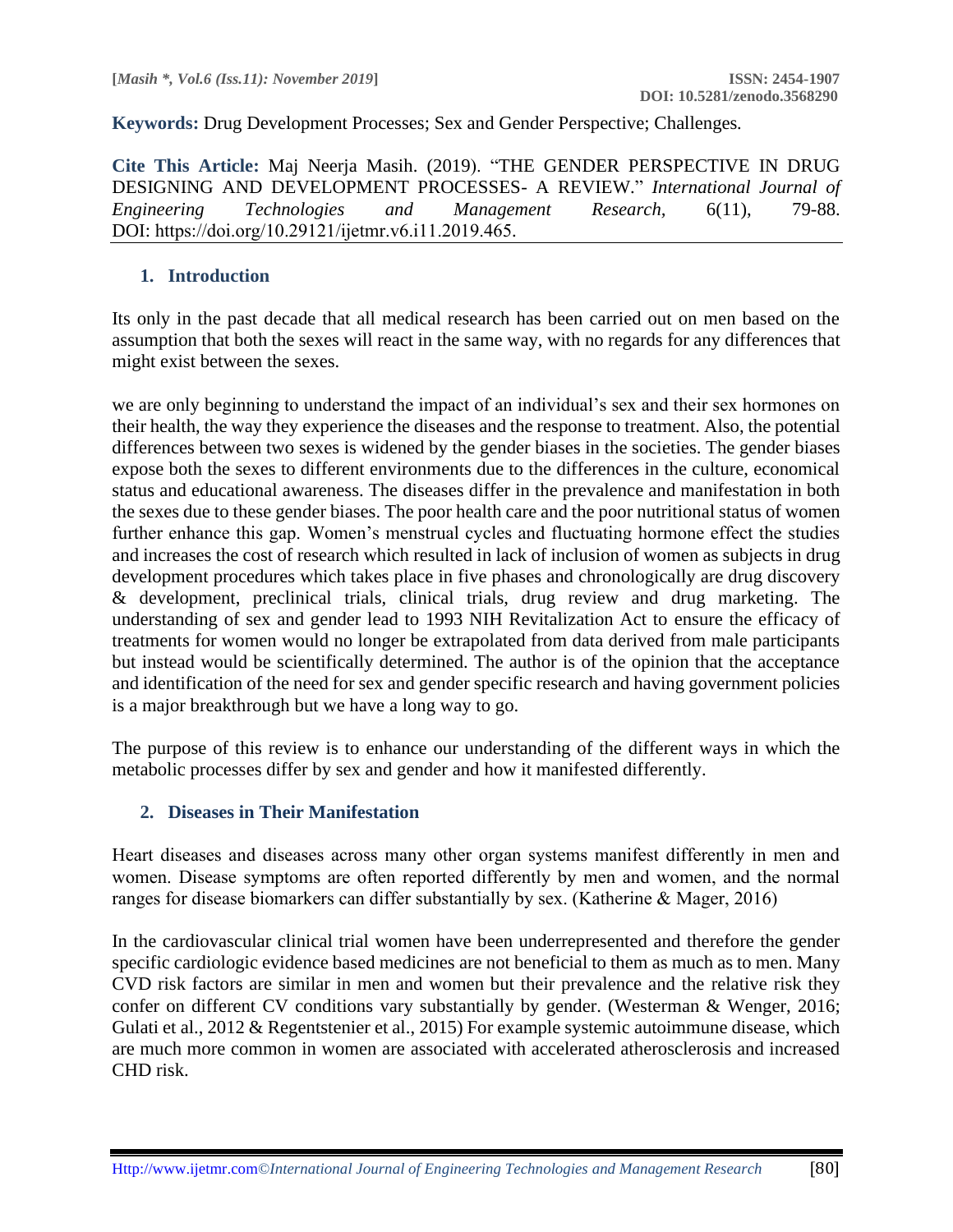Among CVD risk factors the socio-cultural factors on heart disease exhibit some of the biggest difference between men and women. For example, the stress induced by the marital loss through divorce early in life is associated with a significant increase in a risk of CVD in woman's life which is due to the negative effects of divorce on emotional well-being and socio-economic status. (Zang & Hayward, 2006). On the other hand, the relationship between marital loss and CVD in late midlife appears negligible for men. In addition, emerging data indicate that younger women may be particularly susceptible to mental stress induced myocardial ischemia. (Vaccarino et al., 2016 & Sullivan et al., 2018)

In many cases the initial presentation of IHD in women is acute myocardial infarction (MI) and sudden cardiac death (SCD). Although chest pain is the most common symptom of acute coronary syndromes (including MI and stable angina) in everyone, women with acute coronary syndromes are less likely than men to present with chest pain. Women are more likely to present with upperback pain; pain in the neck, arm, and/or jaw; difficulty breathing; weakness; and a sense of fear (Pagidipati and Peterson, 2016). Compared with men, women have a significantly higher risk of mortality in the first year after an acute MI, especially women age < 55 years. Moreover, women who present with MI are less likely than men to receive fibrinolytic drugs, stents, and related therapies (Clayton & Arnegard, 2018).

### **3. Drug Designing and Development Processes**

### **3.1. Phases of Drug Designing and Discovery**

#### step 1. Drug discovery and development

- a) Drug Discovery: The researcher discovers new drug through new insights into a disease process that allows researchers to design a product to stop or reverse the effects of the disease. Many tests are conducted of molecular compounds to find possible beneficial effects against any or a large no of diseases. (Gupta et al., 2012)
- b) Drug Development: Once researchers identify a promising compound for development, the experiments are conducted to gather information on how is it absorbed, distributed, metabolised and excreted, potential benefits, mechanism of action, best dosage, mode of intake oral or through injection, its side effects and interaction with the other drugs and its efficacy as compared to other similar drugs. (Ravinder & Suresh, 2019)

#### Step 2: Preclinical Research

Before testing the drugs on people, researchers must find out whether it is toxic by in vitro and in vivo. These studies are carried out on cells in vitro and on animals in vivo. Every cell has a sex (Wizemann & Pardue, 2001). The animals used are generally males on the basis of the assumption that the females respond similarly and that managing female subjects has many complications and its not cost effective.

#### Step 3 Clinical Trials

While preclinical research answers basic questions about a drug's safety, it is not a substitute for studies of ways the drug will interact with the human body. "Clinical research" refers to studies, or trials, that are done in people. The Investigational New Drug process begins before the clinical research begins. Researchers then design the clinical trials to answer specific research questions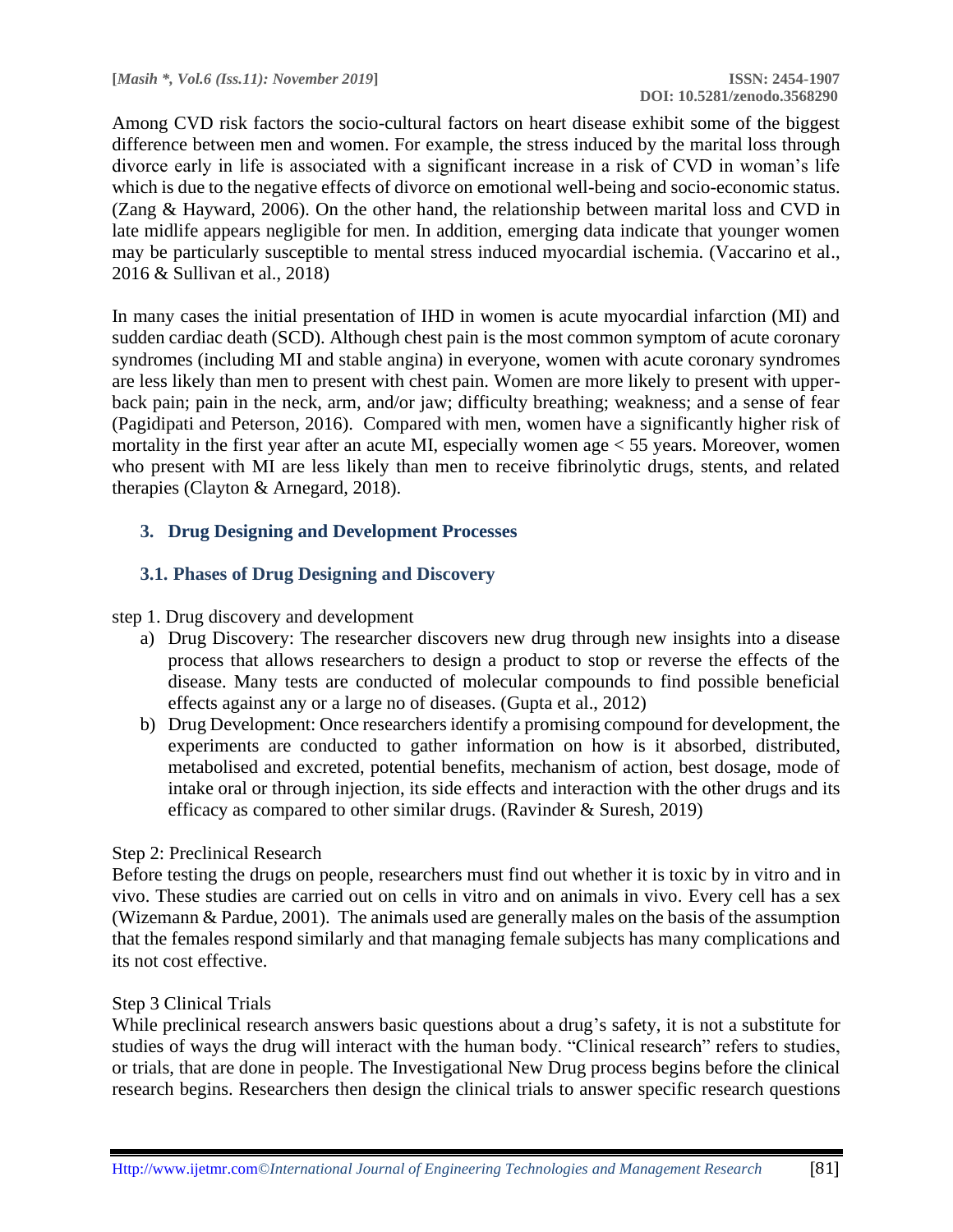by developing a protocol taking into consideration the subjects, size of the group, control group drug dosage & collection, assessment review and analysis of the data.

Clinical research is carried out in several phases:

- Phase 1: The purpose is to study the safety and dosage of the drug which is done on 20- 100 healthy volunteers or people with the disease condition for several months. Approximately 70% of drugs move to the next phase.
- Phase 2: This study is carried out for 1-3on upto hundred people with disease for checking the efficacy and side effects of the drug. Approximately 33% of drugs move to the next phase.
- Phase 3: This study has 300-3000 volunteers who have the disease condition for the purpose of studying efficacy and monitoring of adverse reactions. (Kuhlmann, 1999)

# **3.2. The concept of Sex and Gender**

It is important to define and use the terms 'sex' and 'gender' appropriately. Sex refers to a set of biological attributes in humans and animals. It is primarily associated with physical and physiological features including chromosomes, gene expression, hormone levels and reproductive/ sexual anatomy.' Gender refers to how people perceive themselves and others as well as how they act and interact. Gender refers to social behaviours, expectations, expressions and identities of men, women, and gender diverse people. Cultural norms pertaining to gender roles and sex-related behaviours fluctuate and change over time as well as across cultures. Gender impacts disease risk, diagnosis, and treatment. For example, men are often thought to be at an increases risk for cardiovascular disease (CVD), in part due to their gender-based propensity to engage in risktaking behaviours such as smoking or alcohol consumption. Also, women who have taken on societal roles associates with the male gender have an increased disease prevalence linked with the pressures associated with these gender-defined roles. Using the term gender when referring to in vitro assays or animal studies in basic science research is incorrect, and instead the term sex should be used.

Till the last decade, the role of sex in scientific discovery, disease detection, diagnosis, and treatment has not been taken into account. The awareness about not only taking into account the sex of the subjects for clinical studies and the sex of the animals for pre-clinical studies but also to consider the sex of the cell for in vitro studies. Many of the intrinsic properties of the cell may appear hormone independent, cells also exhibit differential variations upon exposure to sex hormones. Female and male cells respond differently to chemical and microbial stressors, and yet the sex of the cell lines studied in vitro is often ignored and rarely reported. When sex is factored into disease risk, it is well established that premenopausal women are relatively protected from dis- eases associated with the metabolic syndrome, including cardiovascular disease (CVD), when compared to age-matched men (Collins et al., 2002; Ren and Kelly, 2009; Skafar et al., 1997; Yanes and Rexklhoff, 2011). This 'sex advantage' disappears after menopause, leading to the generally accepted conclusion that sex hormones, and in particular estrogens, protect against the metabolic syndrome. Low levels of estrogens are associated with increased CVD risk. Early atherosclerosis and a 2.6-fold increase in the risk of CVD (Kannel and Wilson, 1995) as well as increased CVD mortality (Cooper and Sandler, 1998; Jacobsen et al., 1997) compared to women experiencing later menopause. Jankowska et al. demonstrated that men with the lowest quintile of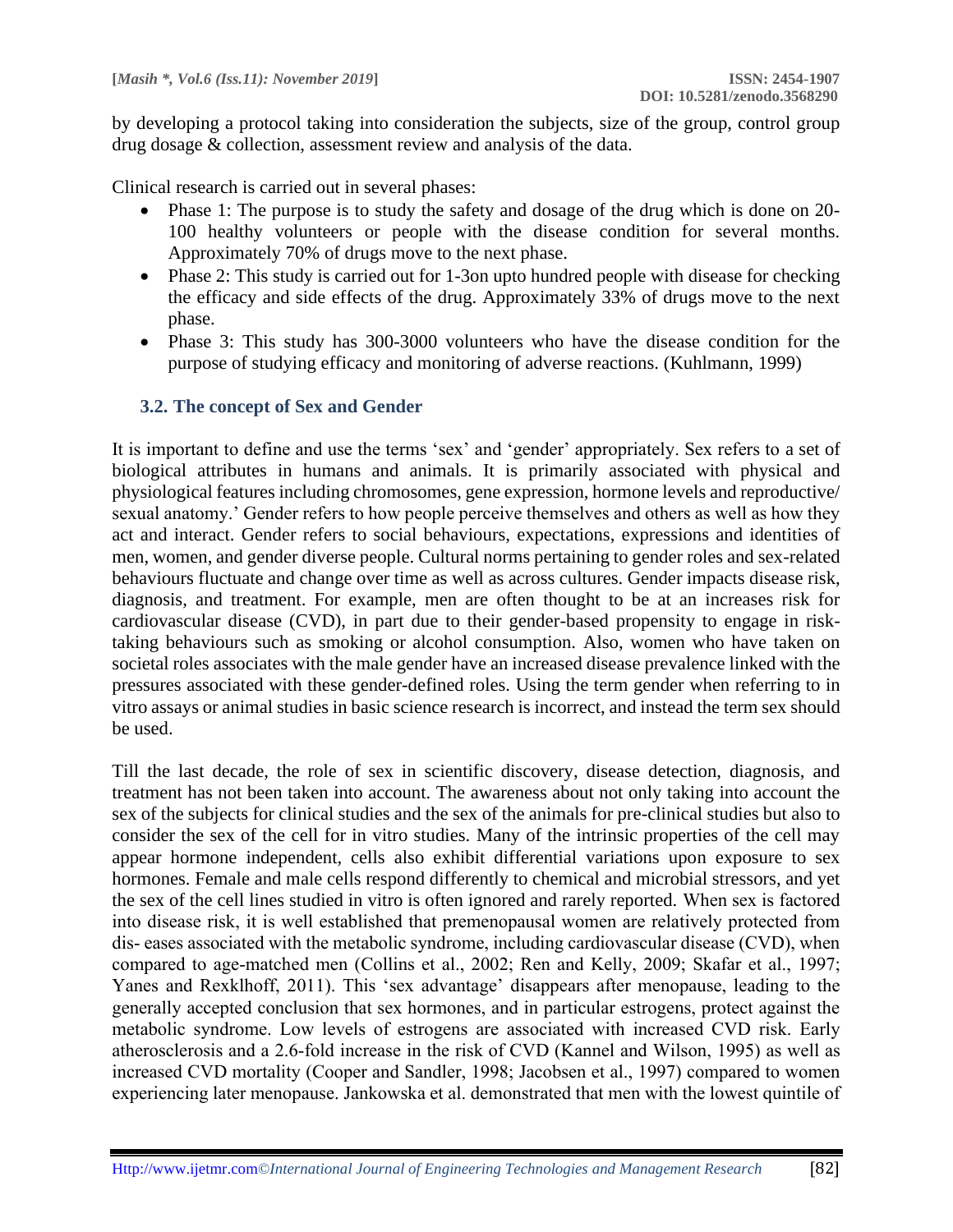estradiol (E2) (lowest 20%, <12.90 pg/mL) were found to have the highest death rates from congestive heart failure over a 3-year period, while men with E2 in the range of 20–30 pg/mL had the lowest rates (Jankowska et al., 2009). However, men with the higher E2 levels ie R37.40 pg/mL also had a greater incidence of atherosclerosis (heart disease), diabetes, obesity, stroke, enlarged prostate, breast tissue growth, breast cancer, and other problems. Lower T levels in middle-aged and older men are associated with insulin resistance, the metabolic syndrome, and diabetes. Furthermore, lower T in older men predicts cardiovascular events, including stroke and transient ischemic attack, and is associated with higher CVD and overall mortality (Schwarcz and Frishman, 2010). Other differences seen between the sexes (weight, muscled mass, body fat, metabolic enzymes, and the plasma proteins) may also impact the pharmacokinetic parameters of a particular drug. (Miller, M 2001; Woosly R 1998: Beirele I et al. 1999) Women typically have a lower body weight than men, so when taking the same dose of a drug, results in a higher level of drug. (Woosely R, 1998)

The notion that there are biological differences between the sexes is most evident and comfortable when it is applied to the reproductive system. However, sex differences have been identified or suggested at many levels of biological organization, from biochemical to behavioral. (Wizemann & Pardue, 2001) Both hormones and sex chromosomes impact disease risk and prevalence (Arnold, 2009; Arnold and Chen, 2009).

The concept that there would be a sexual dimorphism in natural selection favoring a greater (or lesser) disease risk in one sex over the other may be explained with bio- anthropological, animal behavior, and evolutionary biology literatures (Arnold, 2010). In many past cultures, males were predominately the hunters, and some Y genes might have bestowed effects that were advantageous to their bio-anthropological roles. Additionally, gonadal hormones, which are critical for manifesting stereotypic sex differences associated with the evolution of a phenotype, may have been more adaptive in one sex than the other. Therefore, gathering more information about sex and gender in disease risk will indirectly provide information on the interactions between the X and Y genes, gonadal hormones, and their influence on phenotypic sex differences.

The gender bias in health care is largely a result of gender bias in the generation of knowledge. The real source of gender bias in the clinical practices may be due to errors in research resulting from a lack of gender awareness, leading to the erroneous view that men and women are similar in exposure to risks or in the natural history of a disease i.e. symptoms and signs of onset and course, response to treatment and prognosis and where the main consequence of gender bias in research and health care is the lack of valid results.

The arguments in favour of the systemic exclusion of women from clinical trials have been based on foetal risk during pregnancy, hormonal interactions due to the menstrual cycle of the concomitant use of exogenous hormones (hormonal contraceptives and hormonal replacement therapies HRT, difficulties in recruiting, and higher drop out rates. (Hers 1997 & Lipmann, 2006)

The irony is that these are the very reasons why women's participation is necessary. under the false premise that men and women are same, medications have traditionally been tested on men and the knowledge obtained about efficacy and effectiveness has been extrapolated to women. following the tragedies related to the teratogenic effects of thalidomide and diethylstilbestrol in 1977, the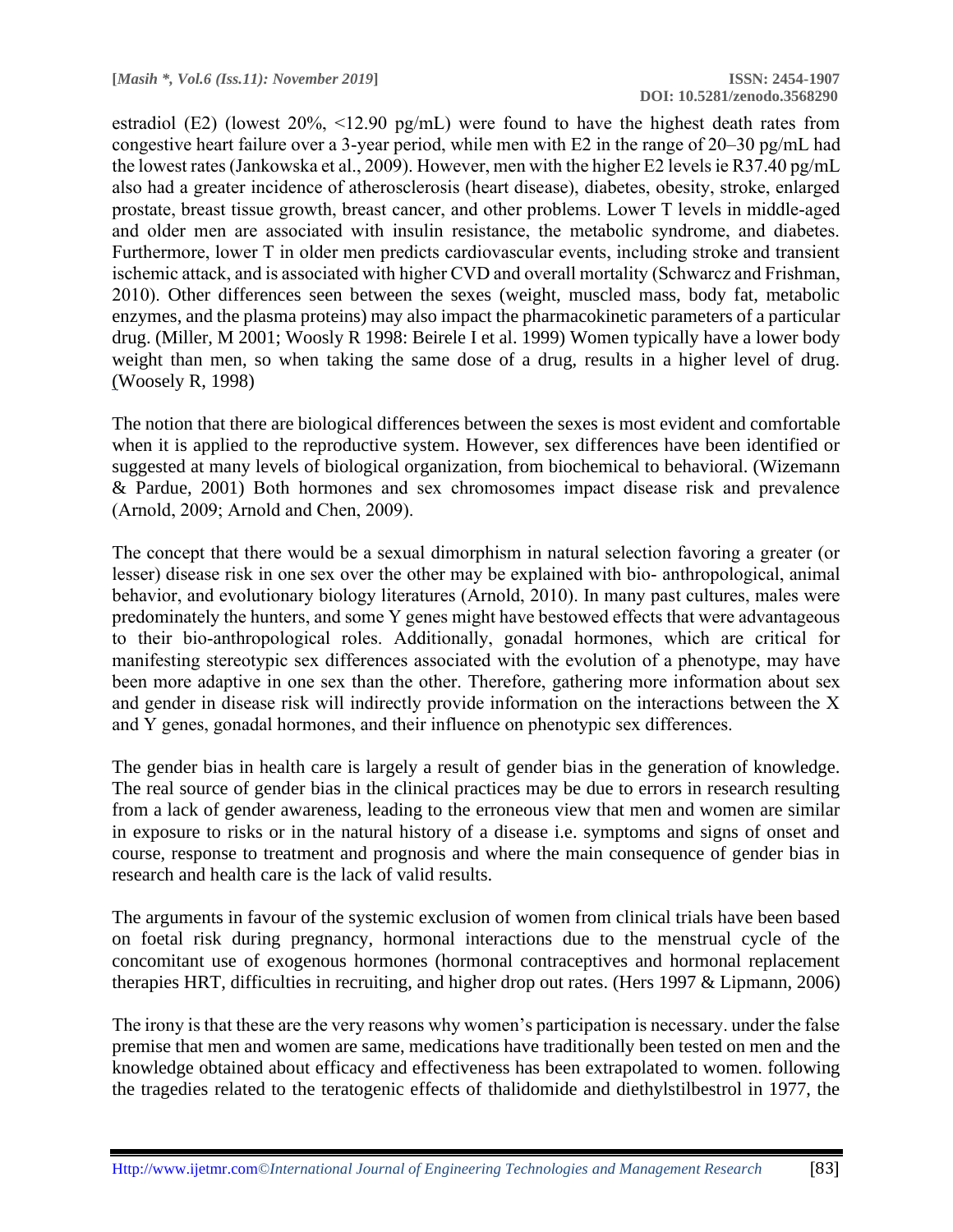FDA issued the gender consideration for the clinical evaluation of drugs. (Merkaz and Junod 1994; NIH Guidelines 1994). Subsequently NIH Revitalisation Act was approved, making it a requirement that women be included in all the NiH funded CTs.

Clinical research also exhibits gender bias in other areas. One of these is in recruitment into clinical trials; (Soderstrom, 2001) another is the reporting of gender-related data. (Rochon et al. 1998). However, there is a dearth of gender-based clinical research from within India. Thus, it is pertinent to use studies from North America and Europe where these issues have been investigated.

It was in 1994 that the US National Institutes of Health (NIH) issued a guideline for the study and evaluation of gender differences in clinical trials to ensure that the safety and efficacy of drugs would be adequately investigated in the full range of patients who would use the therapy.(La Rose, 1993) Prior to this policy, women had been excluded from early studies of most drugs—mainly for safety reasons, but this prohibition meant there was little information about the effects of drugs in women. For example, women may have a different drug efficacy or side effect profile to men. (Ruiz V, 1997) It was reported in 2005 that eight out of ten prescription drugs were withdrawn from the US market because of women's health issues. (Ruiz et al., 2007). This represents an enormous waste of research money as a consequence of neglecting gender research. The aims of the NIH guidance were to recruit enough women into studies to be able to allow valid analyses of differences in intervention effect, to evaluate the risks and benefits in women, and to provide opportunities for women to contribute to research through active participation in clinical trials while preventing exposure of a fetus to a toxic drug.

With the advent of gender medicine as a specialty that is developing across the world, a woman's reproductive status, menstrual cycle and contraceptive history has become significant in studying health, disease and pharmacology. (Holdcroft A, 2016)

Inequality between men and women has not been traditionally considered as the determinant of health car, it was Karachi who published on od the first studies to indicate the importance of gender inequality as a social determinant of health, demonstrating the association between women's social status and morbidity in both sexes according to geographical region in the same country.(Kawachi et al., 1999) A relationship has also been shown between women's empowerment and their participation in the political economic and social life are associated with lower mortality are associated with child health and with lower mortality rates in men and women.(Varkey et al. 2010).

There is a need for appropriate representation of women in clinical research in all steps of the drug designing and development processes and all phases of clinical trials. Early-phase trials typically aim to determine the recommended dose (or methodology) and the toxicity profile (or other risks) of an investigational drug (or intervention). It is critically important to have equitable representation in early-phase trials for drugs that are intended for both men and women, because in general, women are more likely than men to have adverse drug reactions. Pragmatic clinical trials, which typically follow the approval of a new drug, device, or procedure, are carried out in real-world clinical settings to investigate the effectiveness of an intervention in broad patient populations. Pragmatic trials are especially amenable to recruitment of older individuals, despite comorbidity and polypharmacy, making these late-phase trials particularly relevant to heart diseases that tend to affect women later in life than men. (Clayton & Arnegard, 2018).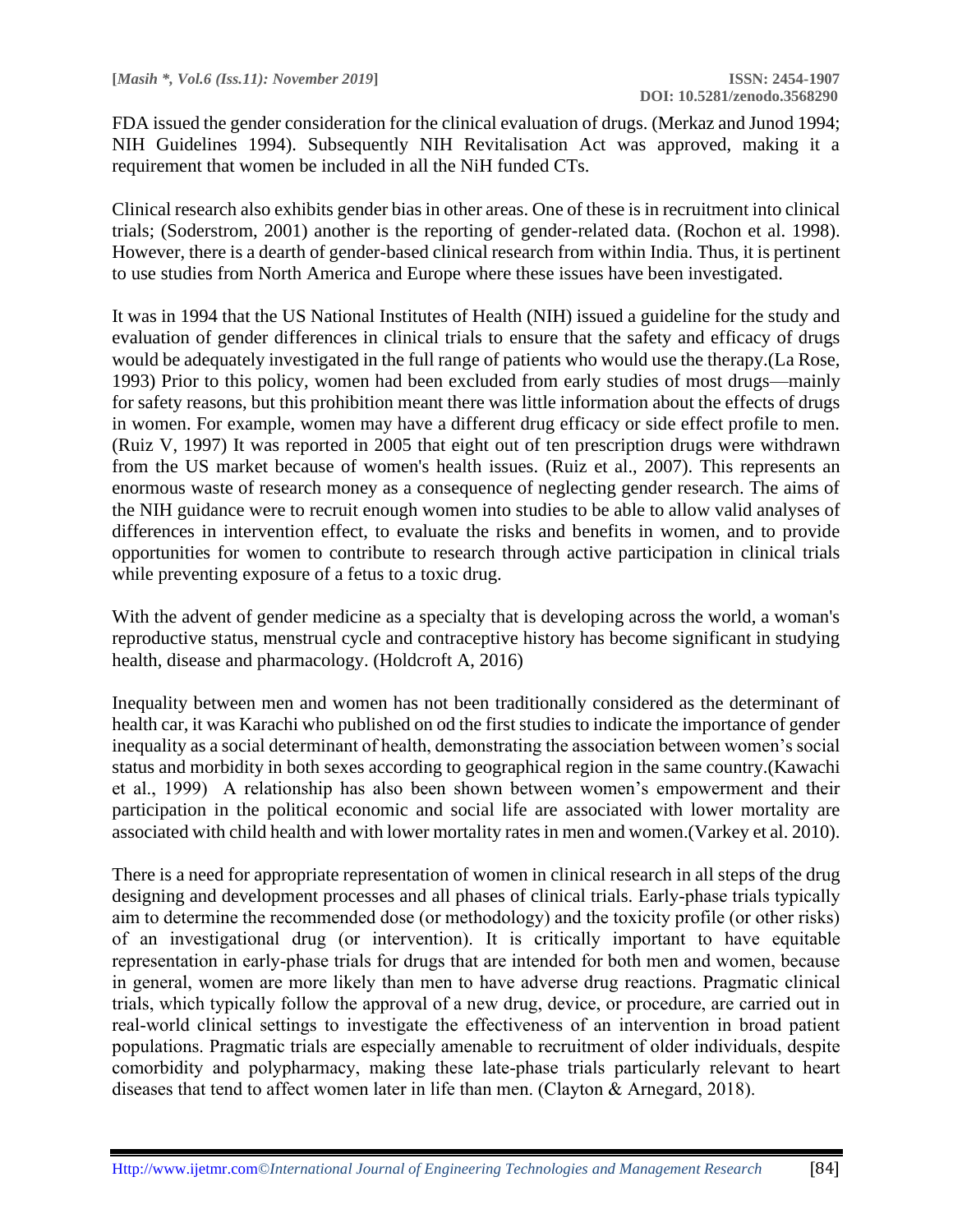### **4. Conclusion**

In this review it has been discusses that the many differences in health and disease between men and women have their origins in factors ranging from biological (including genetic, molecular, and physiological factors) to psychosocial. The disease manifestation and symptoms differ in men and women and also in the responses of male and female cells towards the drugs during the in vitro studies. The sex-chromosomal complement influences many fundamental mechanisms of structure and function, which are apparent across preclinical research models, including cells in culture, isolated tissues, and animal models in all preclinical and translational research that precedes clinical trials, it is necessary to consider the possibility of sex differences, to investigate them when appropriate, and to report such results regardless of whether sex differences are present or absent. In fact, sex influences are so widespread across medical disciplines, and knowledge of them is so critical to scientific rigor and reproducibility, that the National Institutes of Health (NIH) expects sex as a biological variable to be factored into research designs, analyses, and reporting in NIHfunded vertebrate animal and human studies.

It has to take the possible hormonal interaction into consideration during the pharmacodynamics, pharmacokinetics when it comes to determine the safety, efficacy and tolerance of new drugs during during the peri-menopausal and post menopausal women. More women have died annually from Ischemic Heart Disorder, Myocardial Infarction and sudden cardiac arrest. More unbiased research is required to benefit women equally.

The studies on cardiovascular disease pattern for males and females creates awareness and the governments are making policies and guidelines for the gender specificity in the drug designing and development processes and strict enforcement during the approval processes. Recent studies also show that this Act doesn't seem to have improved gender balance enrolment or promoted the use of gender specific analysis in clinical trial published in an influential medical journal. Mandating disclosure when a study uses only male or female animals in the title should improve transparency and assist drugs and treatment approval processes. Also funding agencies can make it as an important eligibility criterion for funding.

### **References**

- [1] Arnold, A.P. Mouse Models for Evaluating Sex Chromosome Effects That Cause Sex Differences In Non-Gonadal Tissues. J. Neuroendocrinol. 21, 2009, 377–386.
- [2] Arnold, A.P. Promoting The Understanding Of Sex Differences To Enhance Equity And Excellence In Biomedical Science. Biol. Sex Differ. 2010, 1.
- [3] Arnold, A.P., And Burgoyne, P.S. Are XX and XY Brain Cells Intrinsically Different? Trends Endocrinol. Metab. 15, 2004, 6–11.
- [4] Arnold, A.P., And Chen, X. What Does The ''Four Core Genotypes'' Mouse Model Tell Us About Sex Differences In The Brain And Other Tissues? Front. Neuroendocrinol. 30, 2009, 1–9.
- [5] Beierle I, Meibohm B, Derendorf H. Gender Differences in Pharmacokinetics And Pharmacodynamics. Int J Clin Pharmacol Ther. 1999;37(11):529–547.
- [6] Bekhouche, Y.H.R., Tyson, L.D., And Zahidi, S. The Global Gender Gap Report, 2015 (World Economic Forum).
- [7] Bhatt A. Clinical Trials In India: Pangs Of Globalization. Indian J. Pharmacol. 36(4), 2004, 207 08.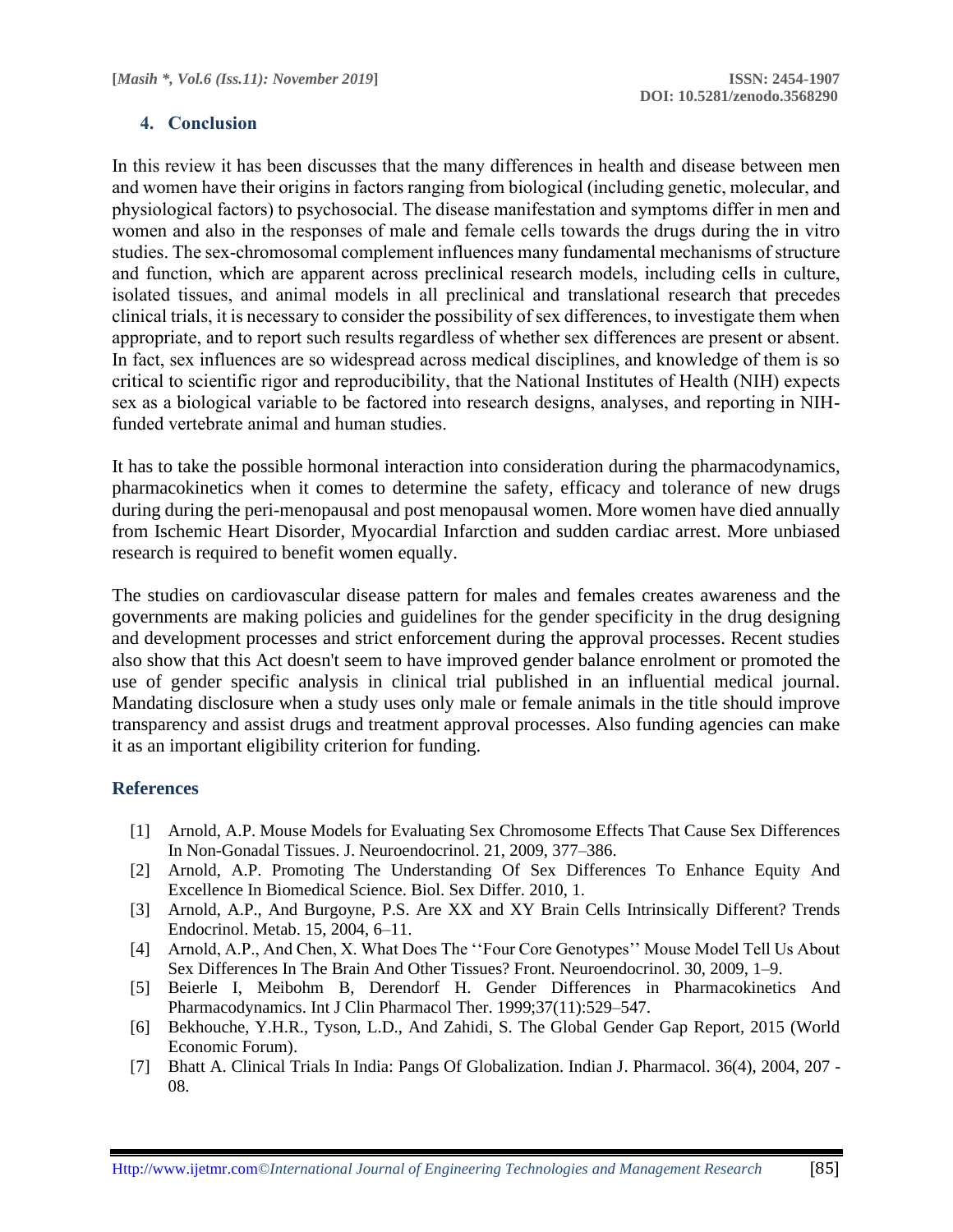- [8] [Bozkurt B1](https://www.ncbi.nlm.nih.gov/pubmed/?term=Bozkurt%20B%5BAuthor%5D&cauthor=true&cauthor_uid=29744014), [Khalaf S1](https://www.ncbi.nlm.nih.gov/pubmed/?term=Khalaf%20S%5BAuthor%5D&cauthor=true&cauthor_uid=29744014). Heart Failure in Women. Methodist Debakey Cardiovasc J. 2017 Oct-Dec; 13(4):216-223.
- [9] Cambronero Saiz B, Ruiz Cantero MT, Papi Galvez N. Quality of Pharmaceutical Advertising and Gender Bias In Medical Journals (1998–2008): A Review Of The Scientific Literature. Gac Sanit. 2012;26: 469–76.
- [10] [Clayton JA1](https://www.ncbi.nlm.nih.gov/pubmed/?term=Clayton%20JA%5BAuthor%5D&cauthor=true&cauthor_uid=29480590), [Arnegard ME1](https://www.ncbi.nlm.nih.gov/pubmed/?term=Arnegard%20ME%5BAuthor%5D&cauthor=true&cauthor_uid=29480590). Taking Cardiology Clinical Trials to The Next Level: A Call to Action. Clin Cardiol. 2018 Feb; 41(2):179-184. Doi: 10.1002/Clc.22907. Epub 2018 Feb 26.
- [11] Collins, P., Stevenson, J.C., And Mosca, L. Spotlight On Gender. Cardiovasc. Res. 53, 2002, 535– 537.
- [12] Cooper, G.S., And Sandler, D.P. Age At Natural Menopause And Mortality. Ann. Epidemiol. 8, 1998, 229–235.
- [13] Dai, W., Li, Y., And Zheng, H. Estradiol/ Testosterone Imbalance: Impact On Coronary Heart Disease Risk Factors in Postmenopausal Women. Cardiology 121, 2012, 249–254.
- [14] Gulati M, Shaw LJ, Bairey Merz CN. Myocardial Ischemia In Women: Lessons From The NHLBI WISE Study. Clin Cardiol. 2012;35: 141–148.
- [15] Gupta V, C. Mohan Reddy, K. Pradeep Reddy, R. Ajay Kulkarni, H.G. Shivakumar. Process of Approval of New Drug in India with Emphasis on Clinical Trials. Volume 13, Issue 2, March – April 2012; Article-004 ISSN 0976 – 044X, International Journal of Pharmaceutical Sciences Review and Research.
- [16] Harris DJ, Douglas PS. Enrollment of Women in Cardiovascular Clinical Trials Funded by The National Heart, Lung, And Blood Institute. N Engl J Med 2000;343: 475-80
- [17] Hausmann, R., Tyson, Laura D., And Zahidi, S. The Global Gender Gap Report, 2012 (World Economic Forum).
- [18] Herz S. Don't Test, Do Sell: Legal Implications of Inclusion of Women In Clinical Drug Trials. Epilepsia. 1997;38(Suppl 4):S42–9.
- [19] Honorio S. Phases of Drug Development; Good Practices In Clinical Research. Available At: Www.Hstelearning.Mit.Edu. Accessed On Feb 26, 2019
- [20] Holdcroft A. Gender Bias in Research: How Does It Affect Evidence Based Medicine? Pharm Pract(Granada) 2016 Jan-Mar; 14(1): 708. Published Online 2016 Mar 15.
- [21] Izadnegahdar, M., Singer, J., Lee, M.K., Gao, M., Thompson, C.R., Kopec, J., And Humphries, K.H. Do Younger Women Fare Worse? Sex Differences in Acute Myocardial Infarction Hospitalization and Early Mortality Rates Over Ten Years. J. Womens Health 23, 2014, 10–17
- [22] Jacobsen, B.K., Nilssen, S., Heuch, I., And Kva°Le, G. (1997). Does Age at Natural Menopause Affect Mortality From Ischemic Heart Disease? J. Clin. Epi- Demiol. 50, 475–479.
- [23] Jankowska, E.A., Rozentryt, P., Ponikowska, B., Hartmann, O., Kustrzycka-Kratochwil, D., Re-Czuch, K., Nowak, J., Borodulin-Nadzieja, L., Po- Lonski, L., Banasiak, W., Et Al. Circulating Estradiol And Mortality In Men With Systolic Chronic Heart Failure. JAMA 301, 2009, 1892– 1901.
- [24] Kannel, W.B., And Wilson, P.W. Risk Factors That Attenuate the Female Coronary Disease Advan- Tage. Arch. Intern. Med. 155, 1995, 57–61.
- [25] Katherine A. Liu and Natalie A Dipietro Mager. Women's Involvement in Clinical Trials: Historical Perspective and Future Implications. 2016 March, 15, Pharm Pract.
- [26] Kawachi I, Kennedy B, Gupta V, Prothow-Stith D. Women's Status and The Health of Women and Men. Soc Sci Med. 1999; 48:21–32.
- [27] Kuhlmann J, Alternative Strategies in Drug Development: Clinical Pharmacological Aspects. Int. J. Clin. Pharmacol. Ther. 37(12), 1999, 575-83.
- [28] Lachman L, Liberman HA, Kanig JL, The Theory and Practice of Industrial Pharmacy, Varghese Publishing House, 3rd Edition 1987. 856-82.
- [29] Larosa J, Pinn VW. Gender Bias in Biomedical Research. J Am Med Womens Assoc. 1993; 48:145–51.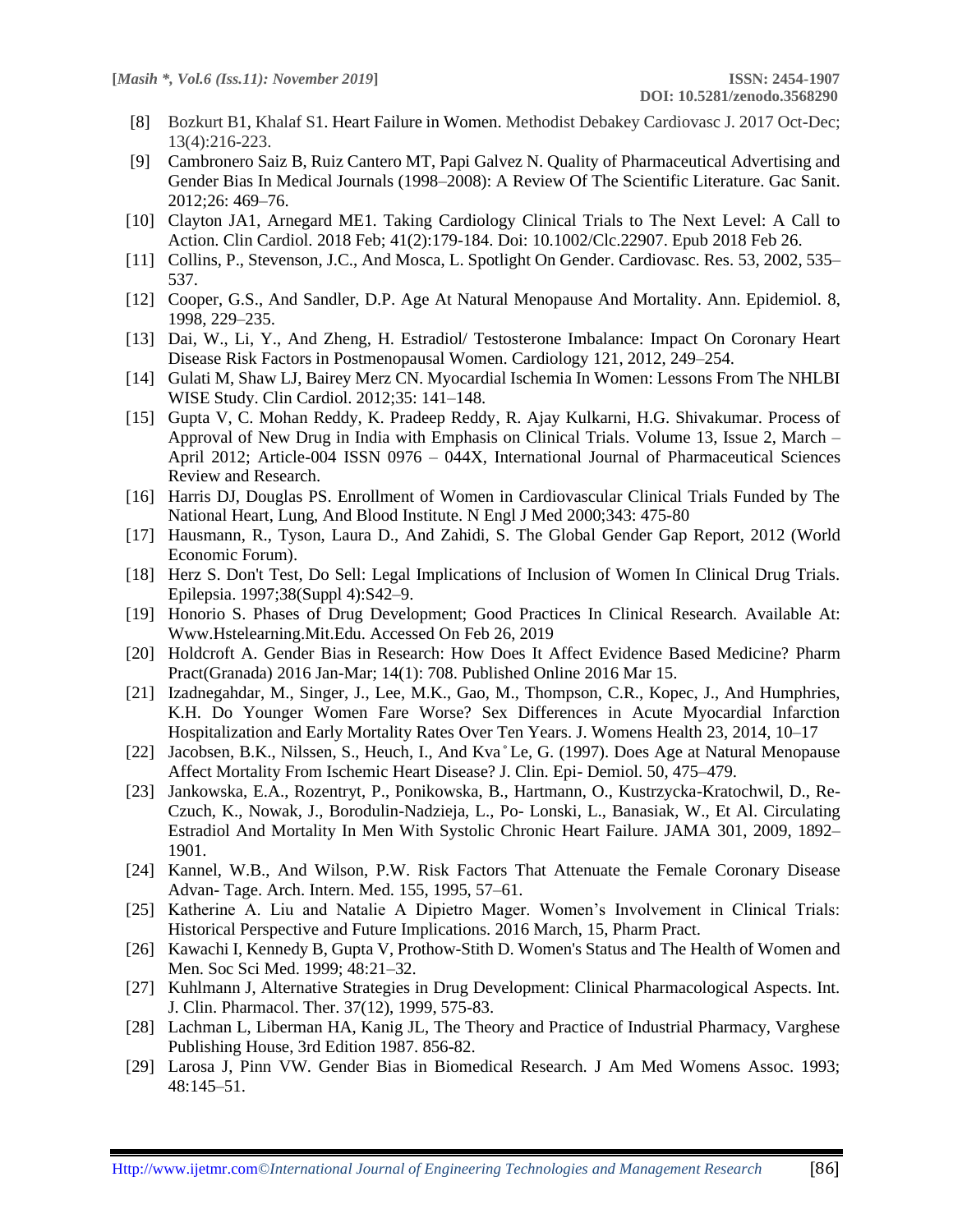[30] Lippman A. The Inclusion of Women In Clinical Trials: Are We Asking The Right Questions? Women and Health Protection. 2006. Available From:

Http://Www.Whp-Apsf.Ca/Pdf/Clinicaltrialsen.Pdf#Sthash.Nfpovx0l.Dpuf

- [31] Merkatz RB, Junod SW. Historical Background of Changes In FDA Policy On The Study And Evaluation Of Drugs In Women. Acad Med. 1994; 69:703–7.
- [32] Miller M. Gender Differences in The Toxicity of Pharmaceuticals- The Food And Drug Administration's Perspective. Int J Toxicol. 2001; 20(3):149–152.
- [33] NIH Guidelines On the Inclusion of Women and Minorities As Subjects In Clinical Research (1994) 59 Fed. Reg. 14508-14513
- [34] Sanghavi M, Rutherford JD. Cardiovascular Physiology of Pregnancy. Circulation. 2014;130: 1003–1008.
- [35] Schwarcz, M.D., And Frishman, W.H. Testosterone and Coronary Artery Disease. Cardiol. Rev. 18, 2010, 251–257.
- [36] Skafar, D.F., Xu, R., Morales, J., Ram, J., And Sowers, J.R. Clinical Review 91: Female Sex Hormones and Cardiovascular Disease In Women. J. Clin. Endocrinol. Metab. 82, 1997, 3913– 3918.Sozzi,
- [37] F.B., Danzi, G.B., Foco, L., Ferlini, M., Tu- Baro, M., Galli, M., Celli, P., And Mannucci, P.M. Myocardial Infarction in The Young: A Sex-Based Comparison. Coron. Artery Dis. 18, 2007, 429– 431.
- [38] Soderstrom M. Why Researchers Excluded Women from Their Trial Populations. Lakartidningen 2001;98: 1524-8
- [39] Sullivan S, Hammadah M, Al Mheid I, Et Al. Sex Differences In Hemodynamic and Microvascular Mechanisms Of Myocardial Ischemia Induced By Mental Stress. Arterioscler Thromb Vasc Biol. 2018;38: 473–480.
- [40] Parekh A, Fadiran E, Uhl K, Throckmorton D. Adverse Effects in Women: Implications For Drug Development And Regulatory Policies. Expert Rev Clin Pharmacol. 2011; 4(4): 453–466. Doi:10.1586/Ecp.11.29.
- [41] Pagidipati NJ, Peterson ED. Acute Coronary Syndromes in Women and Men. Nat Rev Cardiol. 2016; 13:471–480.
- [42] Ravinder RB & Suresh N, Regulatory Stages for New Drug Approvals. Available At Www.Observerindia.Com/Cms/Export/Orfonline/Modules/Occasionalpaper/Attachments/Drug\_ Discovery\_Book\_1 260179432814.Pdf. Accessed On Oct 20, 2019.
- [43] Regensteiner JG, Golden S, Huebschmann AG, Et Al; American Heart Association Diabetes Committee Of The Council On Lifestyle And Car- Diometabolic Health, Council On Epidemiology And Prevention, Council On Functional Genomics And Translational Biology, And Council On Hypertension. Sex Differences In The Cardiovascular Consequences Of Diabetes Mellitus: A Scientific Statement From The American Heart Association. Circulation. 2015;132: 2424–2447.
- [44] Ren, J., And Kelley, R.O. Cardiac Health In Women With Metabolic Syndrome: Clinical Aspects And Pathophysiology. Obesity (Silver Spring) 17, 2009, 1114–1123.
- [45] Rochon PA, Clark JP, Binns MA, Patel V, Gurwitz JH. Reporting of Gender-Related Information In Clinical Trials Of Drug Therapy For Myocardial Infarction. CMAJ 1998;159: 321-7 [PMC Free Article] [Pubmed]
- [46] Ruiz M, Verbrugge L. A Two Way View Of Gender Bias In Medicine. J Epidemiol Community Health. 1997; 51:106–9.
- [47] Ruiz-Cantero MT, Vives-Cases C, Artazcoz L, Delgado A, García Calvente Md M, Miqueo C. A Framework to Analyse Gender Bias In Epidemiological Research. J Epidemiol Community Health. 2007;61(Suppl 2): Ii46–53.
- [48] Vaccarino V, Wilmot K, Al Mheid I, Et Al. Sex Differences In Mental stepStress-Induced Myocardial Ischemia In Patients With Coronary Heart StepDisease. J Am Heart Assoc. 2016;5: E003630.